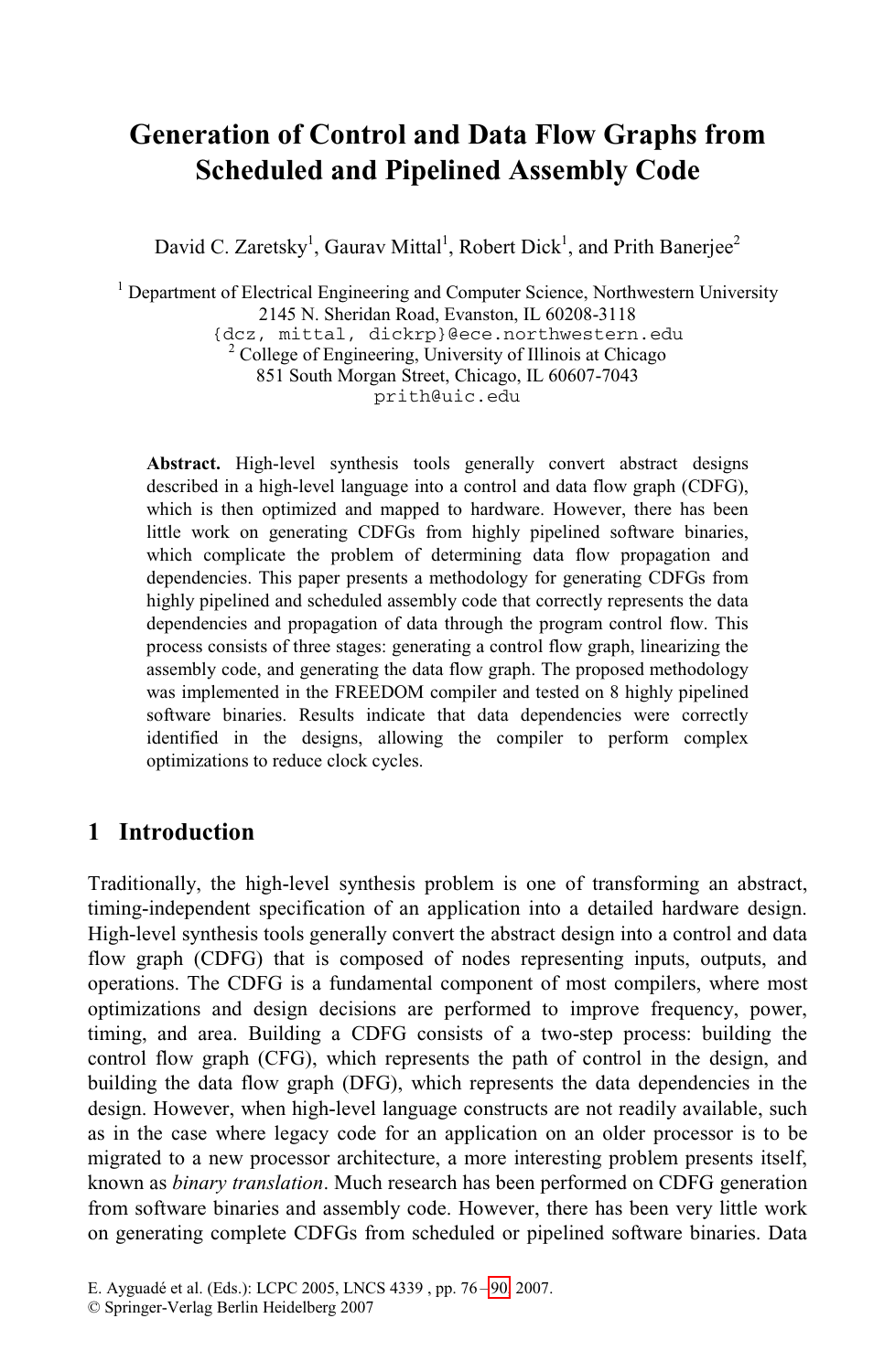dependency analysis of such binaries is more challenging than that of sequential binaries or high-level language applications.

When translating assembly codes from digital signal processors (DSPs), it is common to encounter highly pipelined software binaries that have been optimized manually or by a compiler. Consider the Texas Instrument C6000 DSP assembly code for the *vectorsum* function in Figure 1. In this architecture, branch operations contain 5 delay slots and loads contain 4 delay slots. The | | symbol indicates the instruction is executed in parallel with the previous instruction and the [ ] symbol indicates the operation is predicated on an operand. Clearly, the *vectorsum* code is highly pipelined; each branch instruction is executed in consecutive iterations of the loop. Moreover, the dependencies of the ADD instruction in the loop body change with each iteration of the loop: A6 is dependent on the load at instruction 0x0004 in the first iteration of the loop, A6 is dependent on the load at instruction 0x000C in the second iteration of the loop, etc. Generating a CDFG to represent this pipelined structure is very challenging. In doing so, one must consider the varying data dependencies and also ensure that each branch is executed at its proper time and place. Branch instructions that fall within the delay slots of other branch instructions complicate the structure of the control flow graph. For instance, when the predicate condition, A1, on the branch instruction in the loop body is *false*, the previous branch instructions that were encountered during the execution sequence will continue to propagate and execute. This may occur within the loop, or possibly after exiting the loop. More complex software pipelines may contain branch instructions with various targets, producing multiple exit points in a CDFG block.

|                 | 0x0000 VECTORSUM: ZERO A7 |              |                                  |  |                 |                                      |  |
|-----------------|---------------------------|--------------|----------------------------------|--|-----------------|--------------------------------------|--|
| $0 \times 0004$ |                           |              | LDW $*A4++$ , A6 ; 4 delay slots |  |                 |                                      |  |
| 0x0008          | Ш                         | $\mathbf{B}$ | LOOP                             |  | ; 5 delay slots |                                      |  |
| 0x000C          |                           |              | LDW $*AA++$ , A6                 |  |                 |                                      |  |
| 0x0010          | Ш                         | $\mathbf{B}$ | LOOP                             |  |                 |                                      |  |
| 0x0014          |                           |              | LDW $*AA++$ , A6                 |  |                 |                                      |  |
| 0x0018          | Ш                         | B LOOP       |                                  |  |                 |                                      |  |
| 0x001C          |                           |              | LDW $*AA++$ , A6                 |  |                 |                                      |  |
| 0x0020          | $\mathbf{H}$              | B LOOP       |                                  |  |                 |                                      |  |
| 0x0024          |                           |              | LDW $*AA++$ , A6                 |  |                 |                                      |  |
| 0x0028          | $\perp$                   | $\mathbf B$  | LOOP                             |  |                 |                                      |  |
| $0 \times 002C$ | $\perp$                   |              | SUB A1, 4, A1                    |  |                 |                                      |  |
|                 | $0x0030$ LOOP:            |              | ADD A6, A7, A7                   |  |                 |                                      |  |
| $0 \times 0034$ |                           |              | $  $ [A1] LDW *A4++, A6          |  |                 |                                      |  |
| 0x0038          |                           |              | $  $ [A1] SUB A1, 1, A1          |  |                 |                                      |  |
| $0 \times 003C$ |                           |              |                                  |  |                 | [A1] B LOOP ; branches executes here |  |
| 0x0040          |                           |              | STW A7, *A5                      |  |                 |                                      |  |
| 0x0044          |                           | NOP          | 4                                |  |                 |                                      |  |

**Fig. 1.** TI C6000 assembly code for a pipelined *vectorsum* procedure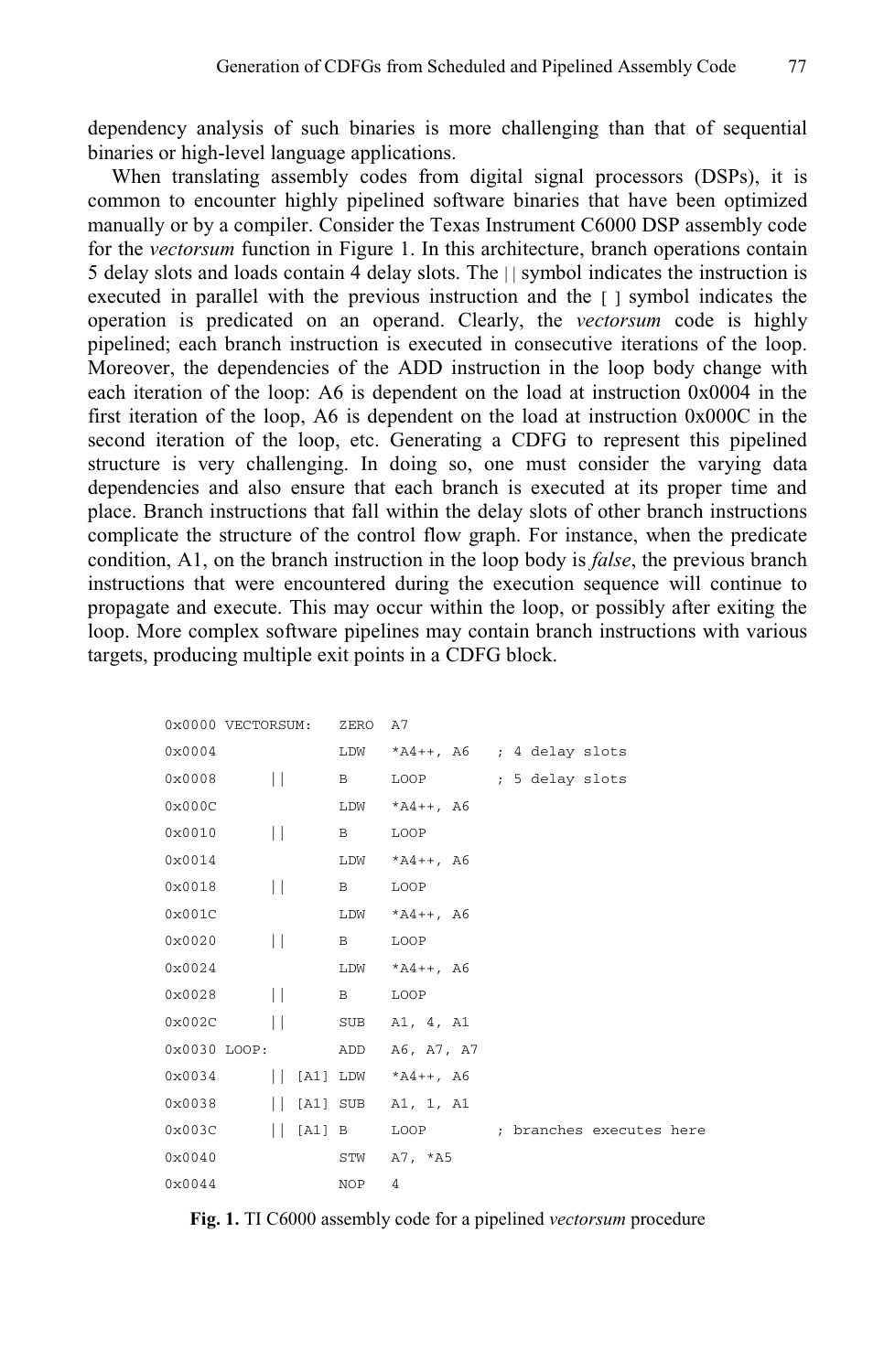In this paper, we present a methodology for generating CDFGs from scheduled and pipelined assembly code. This process consists of three stages: generating a control flow graph, linearizing the assembly code, and generating the data flow graph. We use the methods described by Cooper et al. [6] for generating a CFG from scheduled assembly code. In addition, we extend their work to support more complex architectures that employ parallel instruction sets and dynamic branching. We also present a linearization process, in which pipelined structures are serialized into linear assembly. This allows for proper data dependency analysis when constructing data flow graphs. This methodology was incorporated in the FREEDOM compiler, which translates DSP assembly code into hardware descriptions for FPGAs. The techniques described in this paper were briefly discussed in previous work [11,19]; here we present a more refined and elegant approach in greater detail.

The remainder of this paper is structured as follows: Section 2 discusses related work in the area of CDFG generation from assembly code. Section 3 provides an overview of the FREEDOM compiler infrastructure and its intermediate language architecture. Section 4 describes our method of generating a CDFG from scheduled and pipelined assembly code in detail. Finally, Sections 5 and 6 present experimental results and conclusions, respectively.

## **2 Related Work**

There has been a great deal of fundamental research and study of binary translation and decompilation. Cifuentes et al. [3,4,5] described methods for converting assembly or binary code from one processor's instruction set architecture (ISA) to another, as well as decompilation of software binaries to high-level languages. Kruegel et al. [9] described a technique for decompilation of obfuscated binaries. Stitt and Vahid [16,17] reported work on hardware-software partitioning of software binaries. Levine and Schmidt [10] proposed a hybrid architecture called HASTE, in which instructions from an embedded processor are dynamically compiled onto a reconfigurable computational fabric using a hardware compilation unit. Ye et al. [18] developed a similar compiler system for the CHIMAERA architecture.

Control and data flow analysis is essential to binary translation. Cifuentes et al. [5] described methods of control and data flow analysis in translating assembly to a highlevel language. Kastner and Wilhelm [8] reported work on generating CFGs from assembly code. Decker and Kastner [7] described a method of reconstructing a CFG from predicated assembly code. Amme et al. [1] presented work on a memory aliasing technique, in which data dependency analysis is computed on memory operations using a value-based analysis and modified version of the GCD test [2].

There has been very little work on generating CDFGs from highly pipelined software binaries in which branch instructions appear in the delay slots of other branch instructions. The most comprehensive work on building CFGs from pipelined assembly code was reported by Cooper et al. [6]. However, their method does not consider the complexities of modern processor architectures that utilize instructionlevel parallelism and dynamic branching techniques. In this paper, we address these issues and present methods to handle CDFG generation from software binaries that feature these sophisticated scheduling techniques.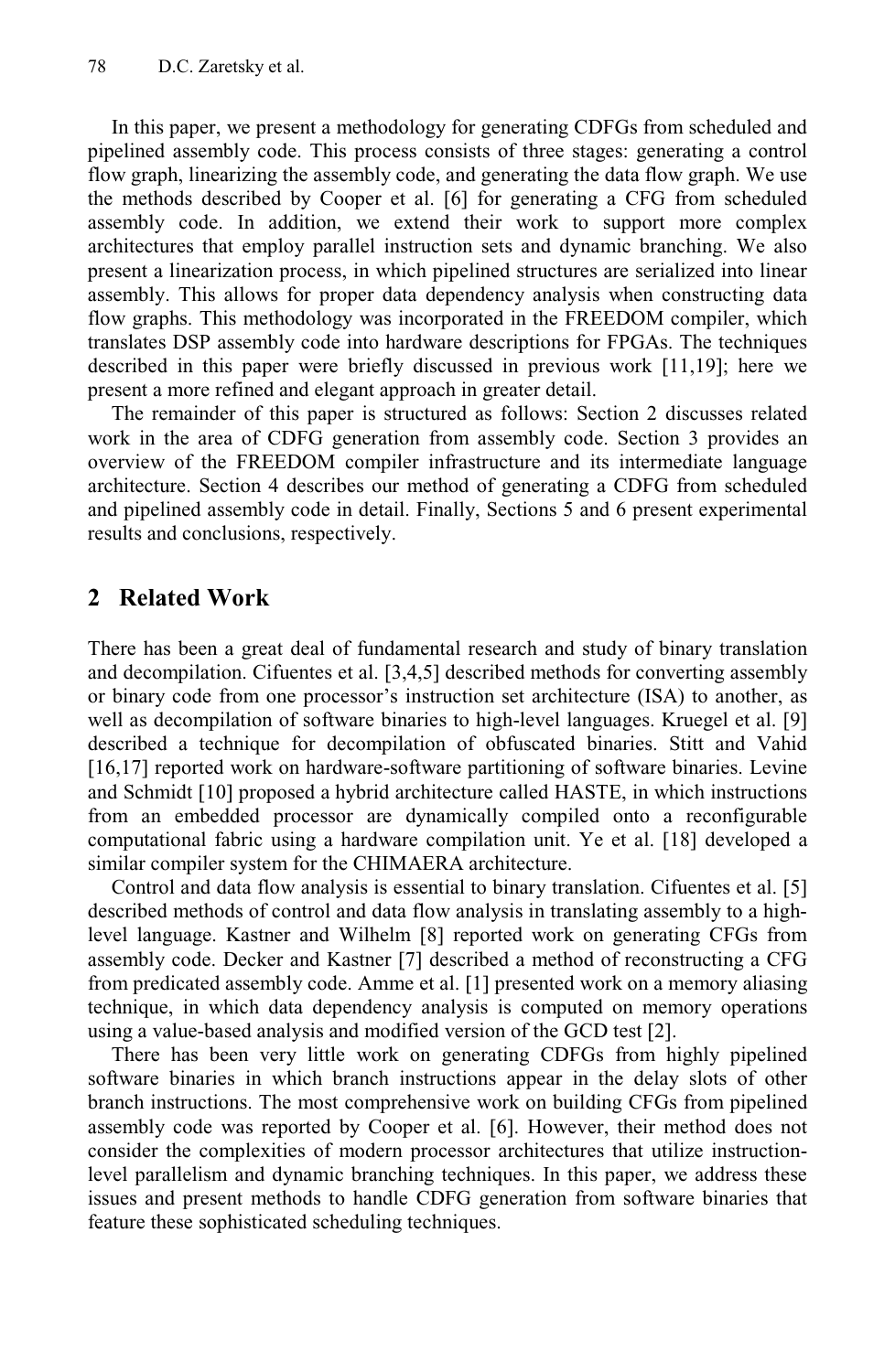### **3 Overview of the FREEDOM Compiler**

This section provides a brief overview of the FREEDOM compiler infrastructure, as shown in Figure 2. The compiler was designed to have a common entry point for all assembly languages. Towards this effort, the front-end uses a description of the source processor's ISA in order to configure the assembly language parser. The ISA specifications are written in SLED from the New Jersey Machine-Code toolkit [14,15]. The parser generates a virtual assembly representation called the Machine Language Syntax Tree (MST), which has a syntax similar to the MIPS ISA. The MST is generic enough to encapsulate most ISAs, including those that support predicated and parallel instruction sets. All MST instructions are three-operand, predicated instructions in the format: *[pred] op src1 src2 dst.* A CDFG is generated from the MST, where optimizations, scheduling, and resource binding are preformed. The CDFG is then translated into a high-level Hardware Description Language (HDL) that models processes, concurrency, and finite state machines. Additional optimizations and customizations are performed on the HDL for the target architecture. This information is acquired via the Architecture Description Language (ADL) files. The HDL is translated directly to RTL VHDL and Verilog to be mapped onto FPGAs, and a testbench is generated to verify that the output is correct.



**Fig. 2.** Overview of the FREEDOM compiler infrastructure

The fixed number of physical registers on a processor necessitates advanced register reuse algorithms in compilers. These optimizations often introduce false dependencies based on register names, resulting in difficulties when determining data dependencies for scheduled or pipelined binaries and parallel instruction sets. To resolve these discrepancies, each MST instruction is assigned a timestep, specifying a linear instruction order, and an operation *delay*, equivalent to the number of execution cycles. Each cycle begins with an integer-based *timestep, T*. Each instruction *n* in a parallel instruction set is assigned the timestep  $T_n = T + (0.01 * n)$ . Assembly instructions may be translated into more than one MST instruction. Each instruction *m*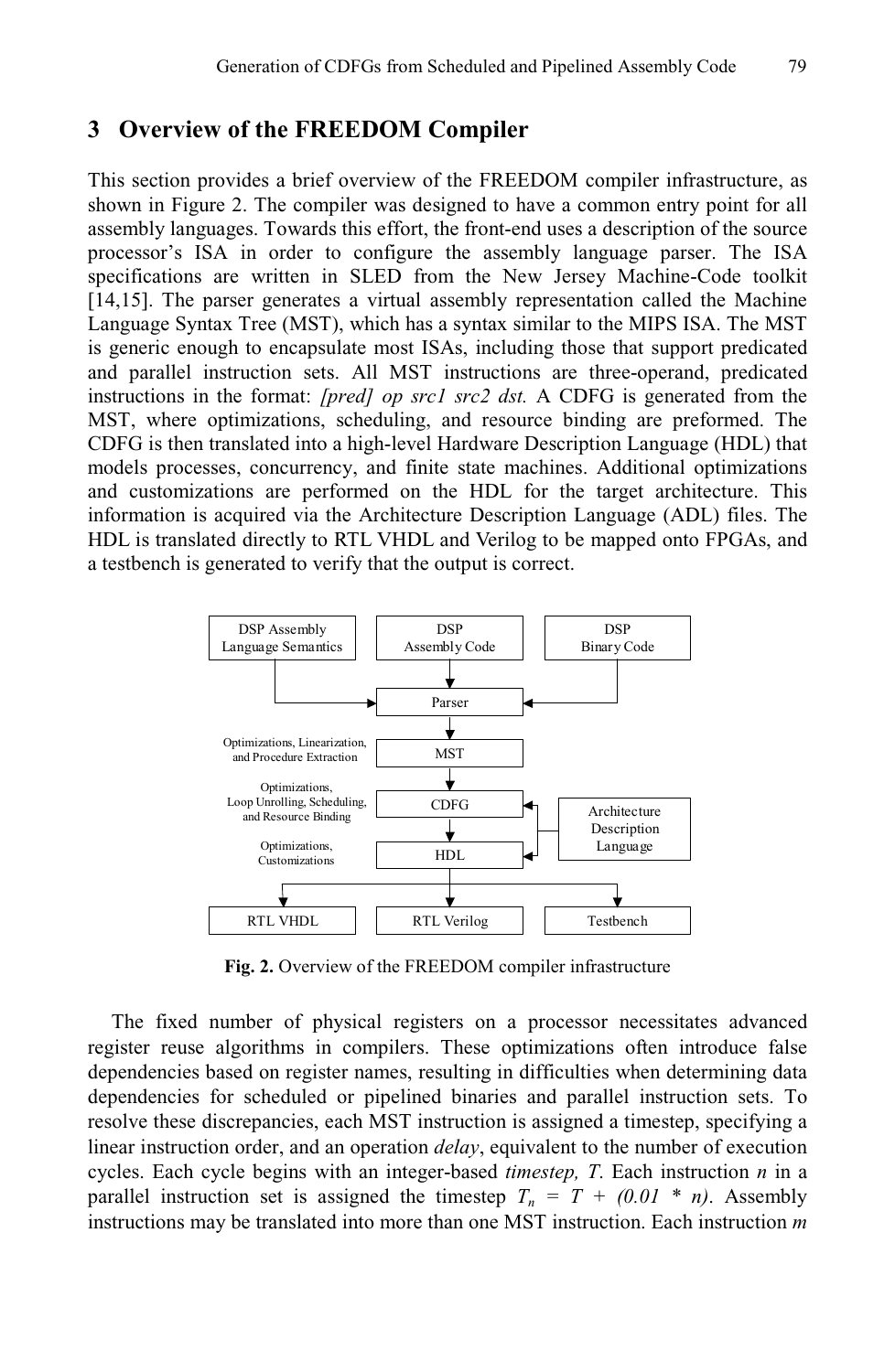in an expanded instruction set is assigned the timestep  $T_m = T_n + (0.0001 * m)$ . The write-back time for the instruction, or the cycle in which the result is valid, is defined as  $wb = timestep + delay$ . If an operation delay is zero, the resulting data is valid instantaneously. However, an operation with delay greater than zero has its write-back time rounded down to the nearest whole number, or *floor(timestep)*, resulting in valid data at the *beginning* of the write-back cycle.

Figure 3 illustrates how the instruction timestep and delay are used to determine data dependencies in the MST. In the first instruction, the MULT operation has one delay slot, and the resulting value in register A4 is not valid until the beginning of cycle 3. In cycle 2, the result of the LD instruction is not valid until the beginning of cycle 7, and the result of the ADD instruction is not valid until the beginning of cycle 3. Consequently, the ADD instruction in cycle 3 is dependant upon the result of the MULT operation in cycle 1 and the result of the ADD operation in cycle 2. Likewise, the first three instructions are dependant upon the same source register, A4.

| TIMESTEP | PC.    | OP   | <b>DELAY</b> | SRC1              | SRC <sub>2</sub> | <b>DST</b> |
|----------|--------|------|--------------|-------------------|------------------|------------|
| 1.0000   | 0X0020 | MULT | (2)          | SA4.              | 2,               | \$A4       |
| 2.0000   | 0X0024 | LD   |              | $(5)$ * $(SA4)$ . |                  | \$A2       |
| 2.0100   | 0X0028 | ADD  | (1)          | SA4.              | 4.               | \$A2       |
| 3.0000   | 0X002c | ADD  | (1)          | SA4.              | $S_A2$ .         | SA3        |

**Fig. 3.** MST instructions containing timesteps and delays for determining data dependencies

## **4 Building a Control and Data Flow Graph**

This section presents our methodology for generating a CDFG from scheduled and pipelined assembly code. This process consists of three stages: generating a control flow graph, linearizing the assembly code, and generating a data flow graph.

#### **4.1 Generating a Control Flow Graph**

Cooper et al. [6] presented a three-step process for building a CFG from scheduled assembly code, which was used as the first stage in the proposed work. The first step of their algorithm partitions the code at labels (entry points) into a set of basic blocks. During this process, they assume all entry points are complete, and no branch targets an instruction without a label. The second step adds edges between basic blocks in the CFG to represent the normal flow of control. Here, they only consider non-pipelined branch instructions, or those that do not appear within the delay slots of other branch instructions. Pipelined branches are handled in the third step using an iterative algorithm that simulates the flow of control for the program by propagating branch and counter information from block to block. Their method is shown to terminate in linear time for CFGs containing only branches with explicit targets. Figure 4 illustrates the CFG generated for the *vectorsum* procedure in Figure 1.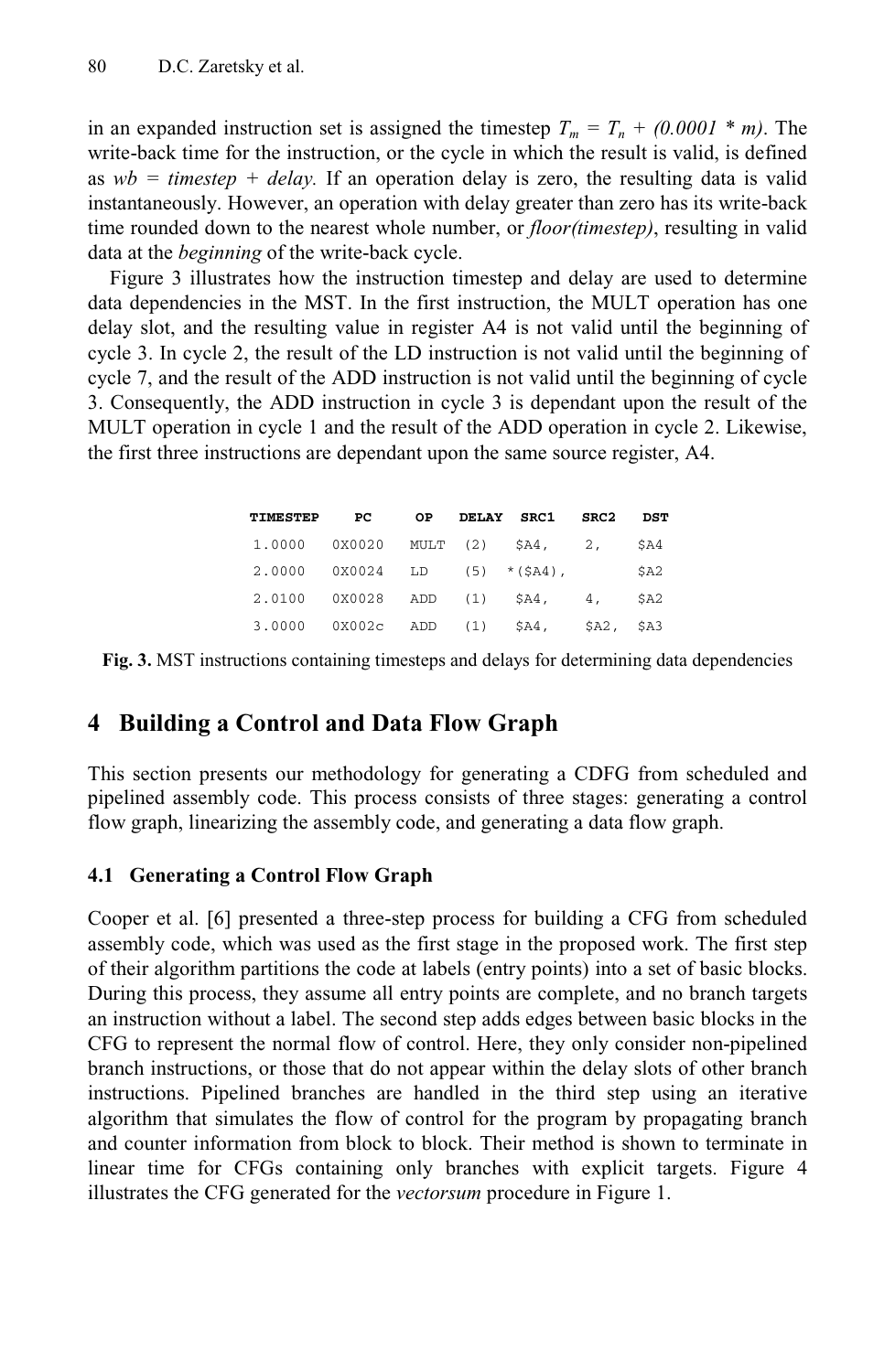

**Fig. 4.** Control flow graph for *vectorsum* 

In practice, the assumptions made in their work pose some difficulties in generating CFGs for some modern processor architectures. For instance, they assume all labels and branch targets are well defined. However, some disassemblers limit the labels to a procedure level only and refrain from including them locally within procedure bounds. In some architectures, registers may be used in branch targets, as in the case of a long jump where a static PC value is loaded into the register prior to the branch instruction. To handle these situations, we introduce a pre-processing step that determines all static branch targets and adds the respective labels to the instructions. Some architectures may also support dynamic branch targets, in which the destination value may be passed to a register as a function parameter, such as with procedure prologues and epilogues. In these situations, we take an optimistic approach by assuming the dynamic branch operation is a procedure call. The branch is temporarily treated as a NOP instruction when building the initial CFG to allow the control flow to propagate through. We rely on post-processing steps, such as alias analysis and procedure extraction to determine the possible destinations [12]. The CFG is then regenerated with the newly identified destination values.

Many of today's processor architectures utilize instruction-level parallelism to achieve higher performances, which complicates generation of CFGs. For instance, a branch destination may have a target within a parallel set of instructions. This would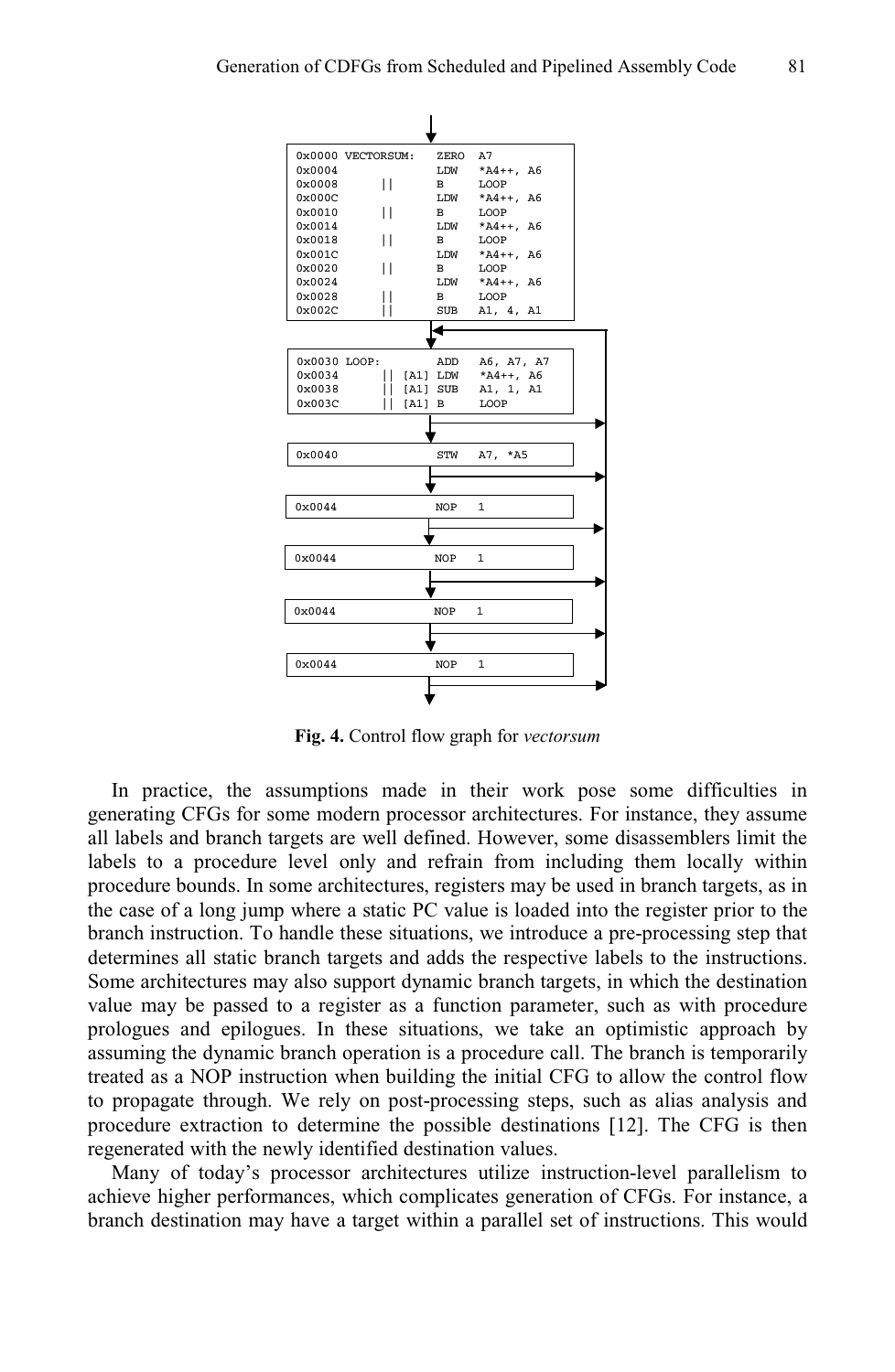break up the control flow at intermediate points within a basic block, creating erroneous data dependencies. In Figure 5, the ADD, SUB, and SRL instructions are scheduled in parallel. However, if the predicated branch is taken, the ADD instruction is not executed. Consequently, the entry label on the SUB instruction partitions the control flow in the middle of the parallel set, placing the latter two instructions in a separate basic block. This forces the A7 operand in the SRL instruction to use the resulting value from the ADD instruction in the previous block. To account for such discrepancies, we introduce a procedure that checks for entry points (labels) within a parallel set of instructions. If such an entry point exists, the instructions falling below the entry point are replicated and added to the top portion of the parallel set. Figure 6 shows the MST code after instruction replication. The SUB and SRL instructions have been replicated and a branch operation has been added to jump over the replicated code segment. We rely on subsequent optimizations in the CDFG, such as code-hoisting [13], to eliminate superfluous operations.

```
0x0800 [A1] B L1 
0x0804 NOP 5
0x0808 ADD A4, A7, A7 
0x080C L1: || SUB A4, 1, A4 
0x0810 || SRL A4, A7, A8
0x0814 L2: ...
```
**Fig. 5.** Branch target inside a parallel instruction set

```
10.0000 0x0800 [A1] GOTO (6) L1 
11.0000 0x0804 NOP (5) 5 
16.0000 0x0808 ADD (1) $A4, $A7, $A7 
16.0100 0x080C SUB (1) $A4, 1, $A4 ; replicated SUB 
16.0200 0x0810 SRL (1) $A4, $A7, $A8 ; replicated SRL 
16.0300 0x0810 GOTO (0) L2 ; added 'branch-over' 
17.0000 0x080C L1: SUB (1) $A4, 1, $A4 
17.0100 0x0810 SRL (1) $A4, $A7, $A8 
18.0000 0x0814 L2: ...
```
**Fig. 6.** MST representation with instruction replication

#### **4.2 Event-Triggered Operations**

In the previous section, a methodology for generating a CFG from pipelined assembly code was presented. The CFG represents the flow of control in the program via edges connecting basic blocks in the graph. However, the CFG does not inherently contain any information regarding propagation delay. In translating pipelined or scheduled assembly code from one architecture to another, it is essential that the compiler capture the propagation delay and data dependencies correctly. Failure to do so may result in false data dependencies, incorrect data value propagation, and possibly an illterminated or non-terminating program. Referring back to the *vectorsum* procedure in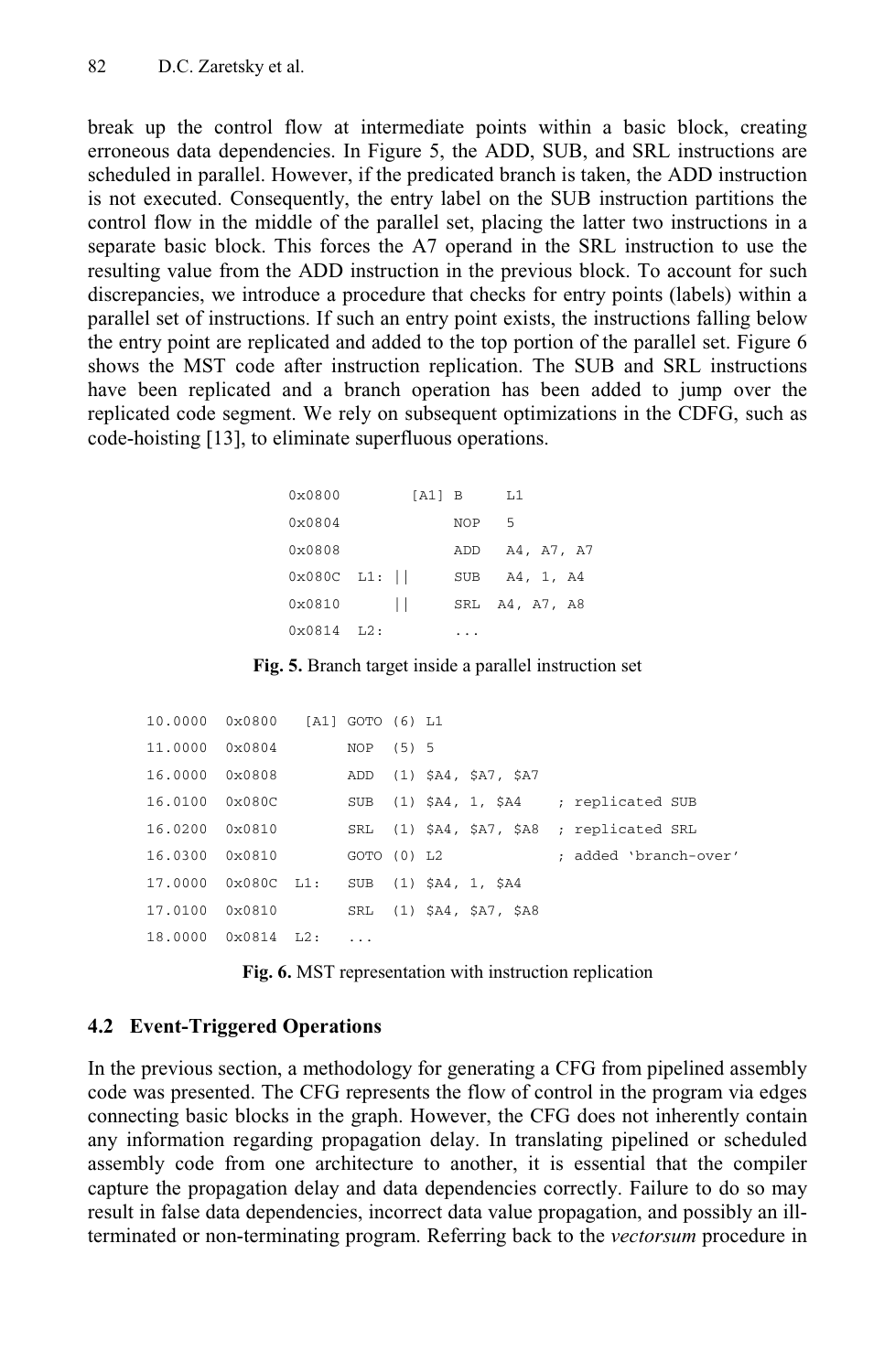Figure 1, we find that the main loop body will execute an unknown number of times until the predicate condition on the branch instruction is *false*, namely, when *A1 = 0*. At that point, the loop will continue to iterate for 5 more cycles until the branches within the pipeline have completed. During this time, data is still computed and propagated through the loop. Should the compiler not consider the propagation delay on the branch instructions, the loop may terminate early, producing erroneous data. Similarly, failure to consider the propagation delay in the pipelined load instructions will also result in erroneous data.

As a solution, we introduce the concept of an *event-triggered* operation, composed of a *trigger* and an *execute* stage. An event *trigger* is analogous to the read stage in a pipelined architecture, where the instruction is fetched and register values are read; an event *execute* is analogous to the write-back stage in the pipeline, during which the values are written to the destination register or memory. The event triggering and execution stages are offset by the delay of the operation.

An operation event is encapsulated in the MST language using a virtual shift register with a precision *d*, corresponding to the number of delay cycles for the operation. Virtual registers are temporary operands created by the compiler that do not exist within the framework of the source architecture's physical registers. In practice, this results in the addition of a very small shift register since most ISAs generally have no more than 4-6 delay slots in any given multi-cycle instruction. When a pipelined instruction is encountered during the normal flow of the program, an event is triggered by assigning a '1' to the highest bit  $(d-1)$  in the shift register. In each successive cycle, a shift-right logical operation is performed on the register. The event is executed after *d* cycles, when a '1' appears in the zero bit of the shift register.



**Fig. 7.** Event-triggering for a pipelined branch operation in a loop body

Figure 7 illustrates the event triggering for the branch operation in the loop body of the *vectorsum* procedure, which has an operation delay of 6 cycles. In the first iteration of the loop, an event is triggered when the branch instruction is encountered by setting the high bit of shift register. In each subsequent cycle, the register is shifted right while a new event is triggered. After six iterations, event 1 is executed and the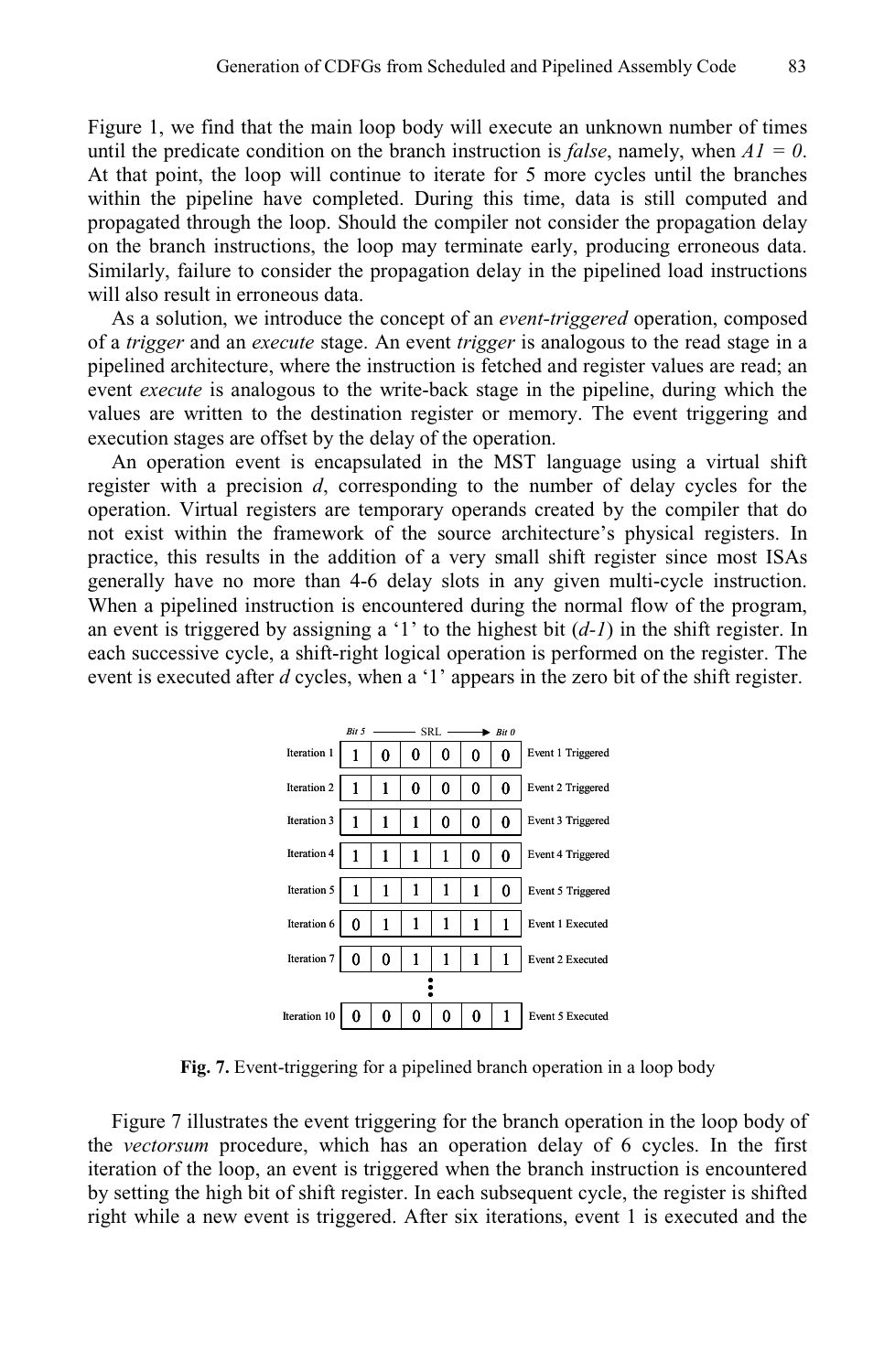branch to LOOP is taken. This is followed by subsequent event executions through the tenth iteration of the loop, until the pipeline in the shift register has been cleared.

The technique described here is utilized in the linearization process for pipelined operations as discussed in the following sections.

#### **4.3 Linearizing Pipelined Operations**

This section describes the linearization process for pipelined operations. The concept of this process is to serialize the pipelined assembly instructions into linear assembly, such that the each pipelined instruction has a well-defined data flow path. The process for linearizing computational operations (arithmetic, logical, memory, etc.) and branch operations are described independently, as they function differently in pipeline architectures. The linearization process assumes that the CFG is complete, i.e., no edges will be inserted between blocks in the future. Consequently, if new edges are added in the future, data propagation and data dependencies are not guaranteed to be correct. To ensure its completeness, we force the algorithm to cover all possible control paths when generating the CFG. This is accomplished in a preprocessing pass that ensures all branch instructions in the program are predicated. A constant predicate of '1', whose condition always resolves to *true*, is added to all nonpredicated branch instructions. This forces the branch to be treated as a conditional, and allows the control flow to propagate to the fall-through block. Subsequent optimizations, such as dead-code elimination [13], will remove any resulting extraneous operations.

#### **4.3.1 Linearizing Computational Operations**

In the linearization process for computational operations, multi-cycle instructions are serialized into a well-defined data flow path along the pipeline. In order to accomplish this task, virtual registers are introduced to break multi-cycle instructions into a sequence of multiple *single-cycle* instructions. Each instruction in the sequence is guarded by a predicate on an event-triggering register, as described above. Should the program encounter the instruction through a path outside the normal pipeline data flow path, the predicate will prevent the operation from executing.

The linearization process works as follows: For an instruction with *n* delay slots, the original instruction is modified to write to a temporary virtual register  $R<sub>n</sub>$ , and the delay of the instruction is changed to a single cycle. In each of the subsequent *n-1* cycles, the value is propagated through virtual registers along the pipelined data flow path by assigning  $R_{n-1} \leftarrow R_n$ ,  $R_{n-2} \leftarrow R_{n-1}$ , ...,  $R_0 \leftarrow R_1$  in sequence, where  $R_0$  is the original register name. Each of these instructions is predicated on its respective cycle bit of the shift register: *P[n-1]* through *P[0].* If the end of a basic block is reached, the linearization is propagated to the successor blocks. This approach assumes that no two instructions are scheduled such that both have the same destination register and writeback stages in the same cycle. This is a fair assumption, since compilers generally do not produce code resulting in race conditions. If two or more identical instructions have intersecting pipeline paths, redundant instructions may be avoided by tracking the timesteps to which they have been written. We rely on optimizations, such as copy and constant propagation [13], to remove any extraneous operations.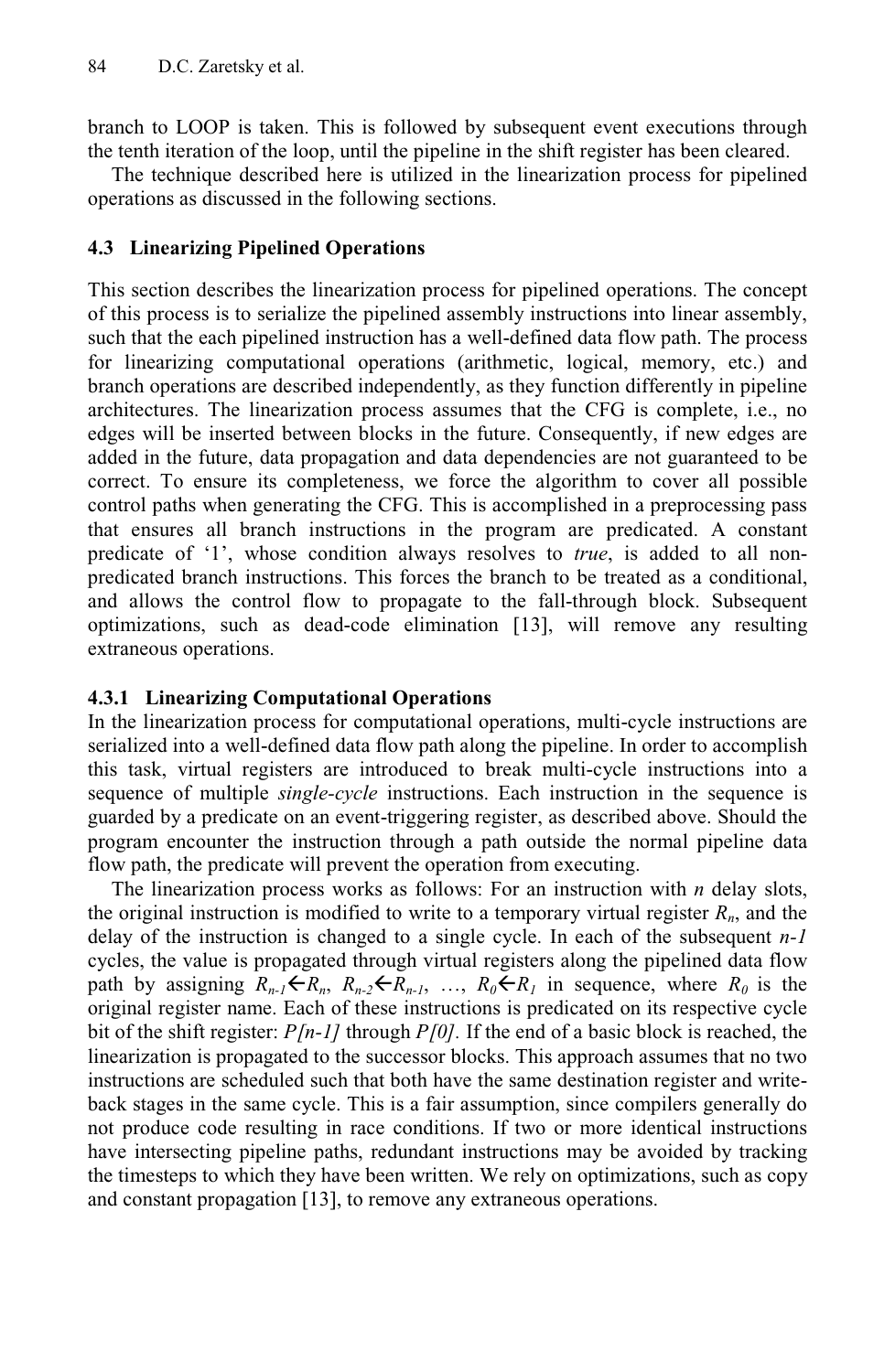```
the state of the state of the state of the
12.000 0x000C MOVE(0) 1, $P1[4] ; LD event cycle 1 
12.001 0x000C SRL(1) $P1, 1, $P1 
12.002 0x000C [$P1[4]] LD(1) *mem($A4), $A6_4 
the state of the state of the state of the
13.000 0x000C SRL(1) $P1, 1, $P1 ; LD event cycle 2 
13.001 0x000C [$P1[3]] MOVE(1) $A6_4, $A6_3 
the state of the state of the state of the
14.000 0x000C SRL(1) $P1, 1, $P1 ; LD event cycle 3 
14.001 0x000C [$P1[2]] MOVE(1) $A6_3, $A6_2 
the state of the state of the state of the
15.000 0x000C SRL(1) $P1, 1, $P1 ; LD event cycle 4 
15.001 0x000C [$P1[1]] MOVE(1) $A6_2, $A6_1 
the state of the state of the state of the
16.000 0x000C LOOP: SRL(1) $P1, 1, $P1 ; LD event cycle 5 
16.001 0x0014 OR(0) $P1[0], $P2[0], $MP0 
16.002 0x001C OR(0) $MP0, $P3[0], $MP1 
16.003 0x0024 OR(0) $MP1, $P4[0], $MP2 
16.004 0x0034 OR(0) $MP2, $P5[0], $MP3 
16.005 0x000C [$MP3] MOVE(1) $A6_1, $A6 ; intersecting LDs 1-5 
the second control of the second second second
```
**Fig. 8.** Linearization of pipelined load (LD) instruction in the *vectorsum* procedure

Figure 8 illustrates the linearization process in the MST for the first pipelined LD instruction in the *vectorsum* example of Figure 1. In timestep 12, an event is triggered for the LD instruction by posting a '1' to the high bit in the virtual shift register *P1*. Additionally, the LD instruction is modified to write to virtual register *A6\_4*, and the operation delay is changed from 5 cycles to 1 cycle. In the subsequent cycles, *A6\_4* is written to  $A6\,3$ ,  $A6\,3$  is written to  $A6\,2$ , and  $A6\,2$  is written to  $A6\,1$ , at which point the linearization is propagated to the *LOOP* block. *A6\_1* is finally written to the physical register *A6* in timestep 16. Each of these move instructions is guarded by a predicate on a *P1* bit, which is right-shifted in each cycle along the same control path. The same methodology is applied to each LD instruction in program. Although the propagation instructions may read and write to the same register in parallel, the onecycle delay on each instruction enforces the correct data dependencies.

It is interesting to note that the pipelined LD instructions have intersecting paths. As an example, all five LD instructions will have their  $5<sup>th</sup>$  cycles intersect in the same timestep (16), where  $A6 \leftarrow A6\_1$ . To avoid extraneous instructions, the propagation instructions are merged by OR-ing their predicates, as shown in the figure.

#### **4.3.2 Linearizing Branch Operations**

Unlike computational instructions, branch instructions do not propagate data. Rather, they trigger a change in control flow after a certain number of delay cycles. In linearizing branch operations, only the *event* is propagated through the CFG, as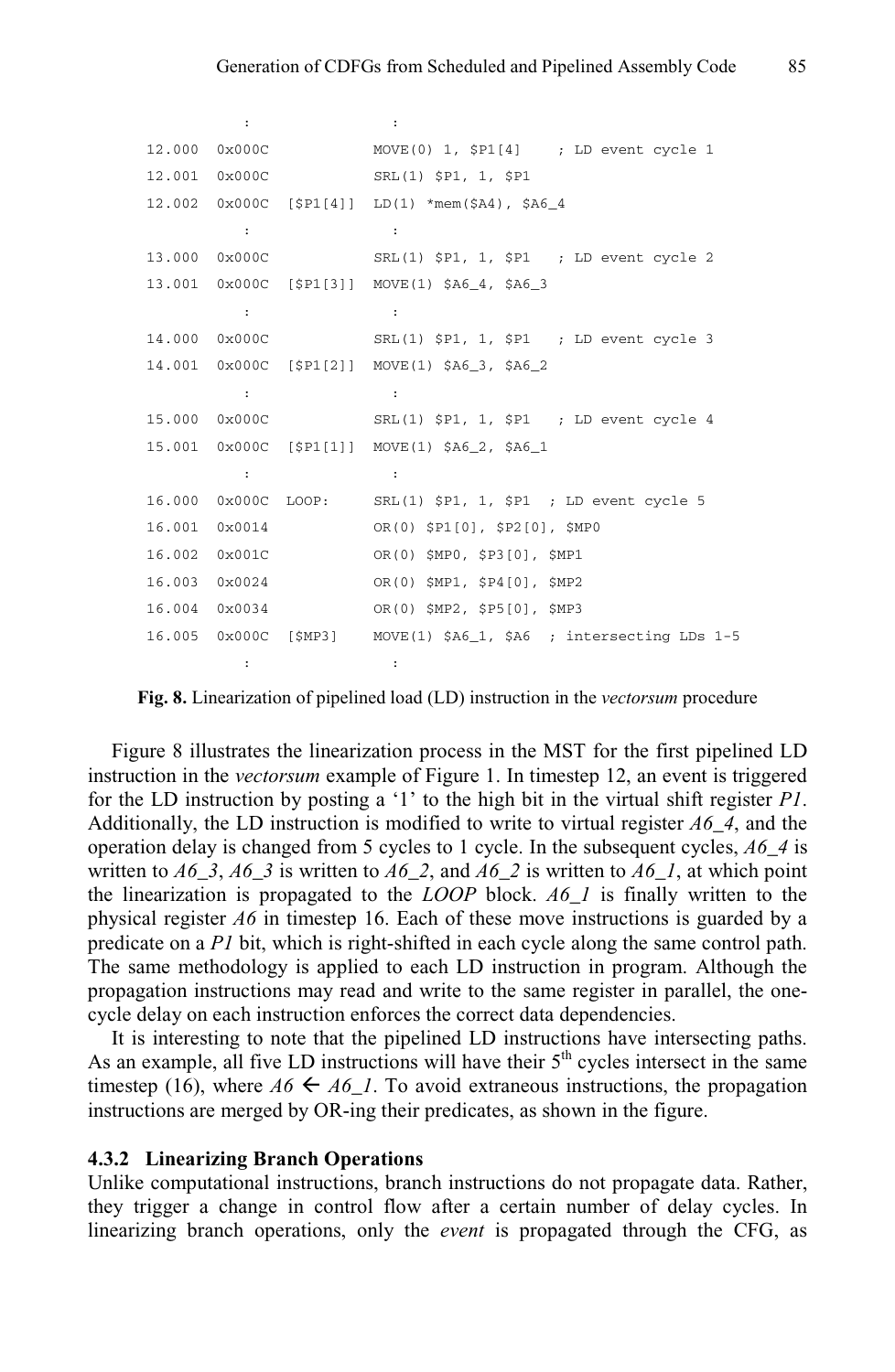described above. At each branch execution point in the CFG, which can only be the end of a basic block, a copy of the branch instruction is inserted. The branch instruction is predicated on the event shift-register. Similar to the process above, if two or more of the same branch instruction have intersecting paths, redundant instructions may be eliminated by tracking the timesteps to which the instructions have been written. Two or more of the same branch instruction that execute at the same point can be merged by OR-ing their predicates. The original branch instructions are replaced with NOP instructions in order to maintain the correct instruction flow. Figure 10 illustrates the linearization process for pipelined branch operations.

|        | $\sim$ 100               | $\mathbf{r}$                                                   |
|--------|--------------------------|----------------------------------------------------------------|
| 11.000 | $0 \times 0008$          | $Move(0) 1, $P1[5]$ ; branch event cycle 1                     |
|        | 11.001 0x0008            | $SRL(1)$ $$P1, 1, $P1$                                         |
|        | 11.002 0x0008            | NOP(1) 1 ; branch replaced with NOP                            |
|        | <b>Contract Contract</b> | <b>Contractor</b>                                              |
|        |                          | $12.000$ 0x0008 SRL(1) \$P1, 1, \$P1; branch event cycle 2     |
|        | <b>Contractor</b>        | $\sim 10$                                                      |
|        |                          | 13.000 0x0008 SRL(1) \$P1, 1, \$P1; branch event cycle 3       |
|        | <b>Contractor</b>        | <b>Contract</b>                                                |
|        |                          | 14.000 0x0008 SRL(1) \$P1, 1, \$P1; branch event cycle 4       |
|        | <b>Contract Contract</b> | <b>Contractor</b>                                              |
|        |                          | 15.000 0x0008 SRL(1) \$P1, 1, \$P1; branch event cycle 5       |
|        | <b>Contractor</b>        | $\sim$ 10                                                      |
| 16.000 |                          | $0x0008$ LOOP: SRL(1) \$P1, 1, \$P1; branch event cycle 6      |
| 16.008 | 0x0008                   | OR(0) \$P1[0], \$P2[0], \$MP0                                  |
| 16.009 | $0 \times 0010$          | OR(0) \$MP0, \$P3[0], \$MP1                                    |
| 16.010 | $0 \times 0018$          | OR(0) \$MP1, \$P4[0], \$MP2                                    |
| 16.011 | $0 \times 0020$          | OR(0) \$MP2, \$P5[0], \$MP3                                    |
|        |                          | 16.012 0x0028 OR(0) \$MP3, \$P6[0], \$MP4                      |
|        |                          | 16.013 0x003C [\$MP4] GOTO(0) LOOP ; intersection branches 1-6 |
|        | $\ddot{\phantom{a}}$     | $\ddot{\phantom{a}}$                                           |

**Fig. 9.** Linearization of a pipelined branch instruction in the *vectorsum* procedure

#### **4.3.3 The Linearization Algorithm**

Figure 9 presents our algorithm for linearizing pipelined operations. The procedure has the same general organization as the algorithm presented by Cooper et al. [6] for generating CFGs. The algorithm initially creates a *worklist* of *instruction counters* for each basic block in the CFG in lines 1-3, and then iterates through the worklist in lines 4-25. An instruction counter is particular to a block, and holds a list of pending instructions and a counter representing the remaining clock cycles before each instruction is executed. To prevent redundant iterations over blocks, in lines 8-9, the algorithm checks that the block has not seen any of the pending instruction counters before continuing. The algorithm then iterates over the block by *whole timesteps* in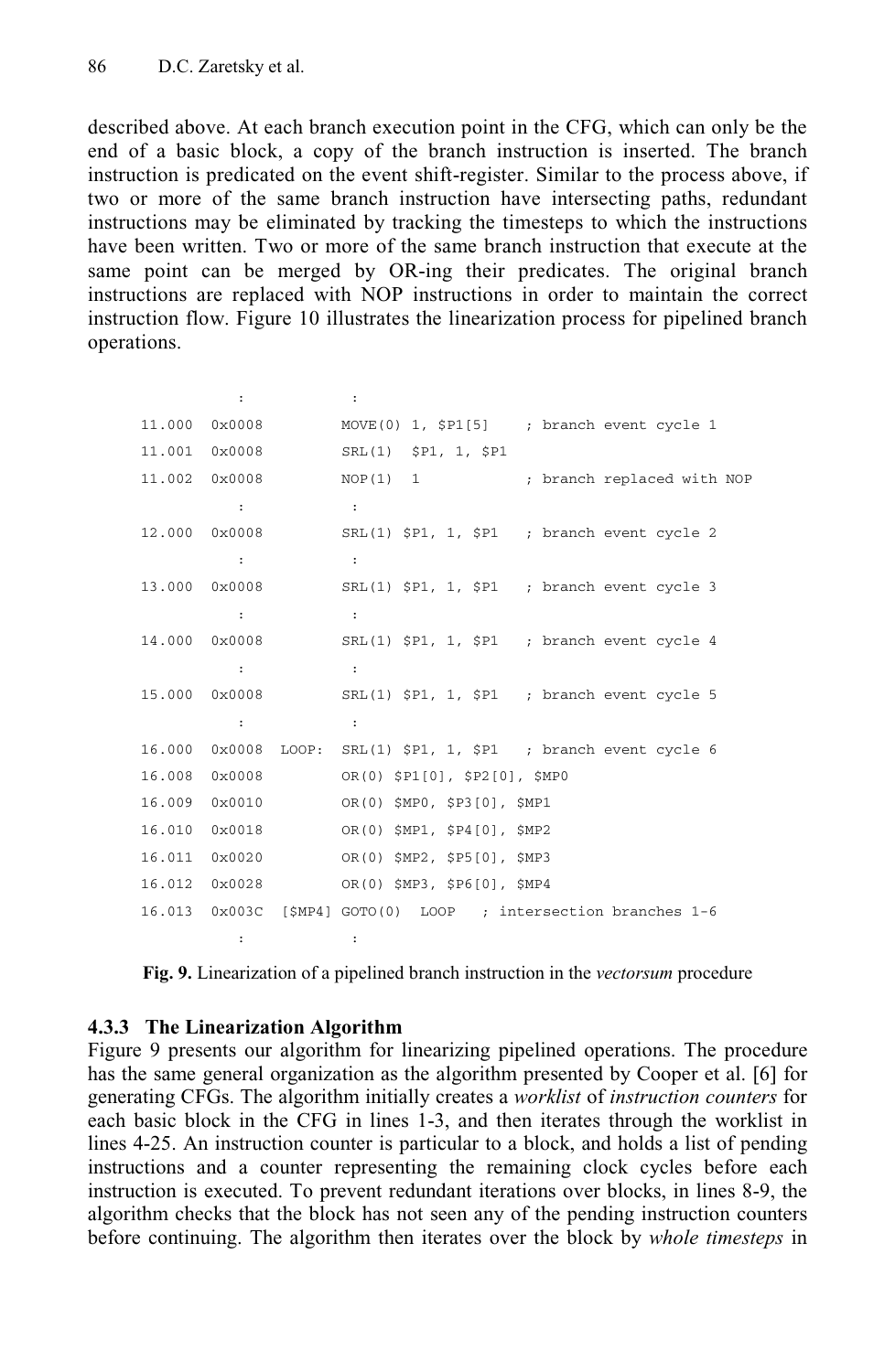lines 10-20. The instructions in each timestep are iterated through in lines 11-17, as the algorithm searches in line 12 for previously unvisited pipelined instructions to add to the instruction counter. Lines 13-15 add a counter for the branch instructions with cycle delays greater than zero; the original branch instruction is replaced with a NOP instruction to maintain the correct program flow. Lines 16-17 add counters for all multi-cycle instructions whose write-back time falls outside the block. Unique *event* instructions are inserted for each pending instruction in lines 18-20, as described above; those that have completed are removed from the instruction counter list. After iterating over the instructions within each timestep, the pending instruction counters are decremented in line 21. At the conclusion of the iteration over timesteps in the block, lines 22-26 propagate all pending counters to new instruction counters for each successor block edge; the new instruction counters are added to the worklist. The algorithm terminates once no new instruction counters are encountered by any block and the worklist is empty. The algorithm runs in  $O(n)$  time, where *n* is the number of instructions in the program, assuming a small, constant number of outgoing edges between blocks.

 **Linearize\_Pipelined\_Operations( CFG )**  1 worklist = empty list of InstrCounters 2 for each basic block in CFG do 3 add InstrCounter(block) to worklist 4 while worklist->size() > 0 do 5 instr\_counter = worklist->front() 6 remove instr\_counter from worklist 7 block = instr\_counter->block<br>8 if block has seen all live c 8 if block has seen all live counters in instr\_counter then<br>9 9 continue 10 for each whole timestep ts in block do<br>11 for each instruction i in timestep t for each instruction i in timestep ts do 12 if i has not been seen by instr\_counter then<br>13 if i is a branch instruction and i->delay 13 if i is a branch instruction and i->delay > 0 then<br>14 add {i:i->delay} to instr counter add {i:i->delay} to instr\_counter 15 replace branch instruction i with NOP instruction<br>16 else if (i->timesten + i->delav) > block->max time else if  $(i$ ->timestep +  $i$ ->delay) > block->max time 17 add {i:i->delay} to instr\_counter<br>18 for each counter c in instr counter d 18 for each counter c in instr\_counter do<br>19 insert a *unique* event instruction for insert a unique event instruction for c in timestep ts 20 if c = 0 then remove c from instr\_counter 21 instr\_counter->DecrementCounters() 22 if instr\_counter has live counters<br>23 for each successor s of block do for each successor s of block do 24 target\_instr\_counter = InstrCounter(s) 25 add unique live counters to target\_instr\_counter 26 add target\_instr\_counter to worklist

**Fig. 10.** Linearization algorithm for pipelined operations

#### **4.4 Generating the Control and Data Flow Graph**

In the previous sections we described how to build a CFG and break data dependencies in pipelined and scheduled assembly code. In this section we combine the two techniques to generate the complete CDFG. The procedure is described in Figure 12, which takes a list of assembly instructions as input and returns a CDFG. The procedure begins with a preprocessing step to ensure that all branch instructions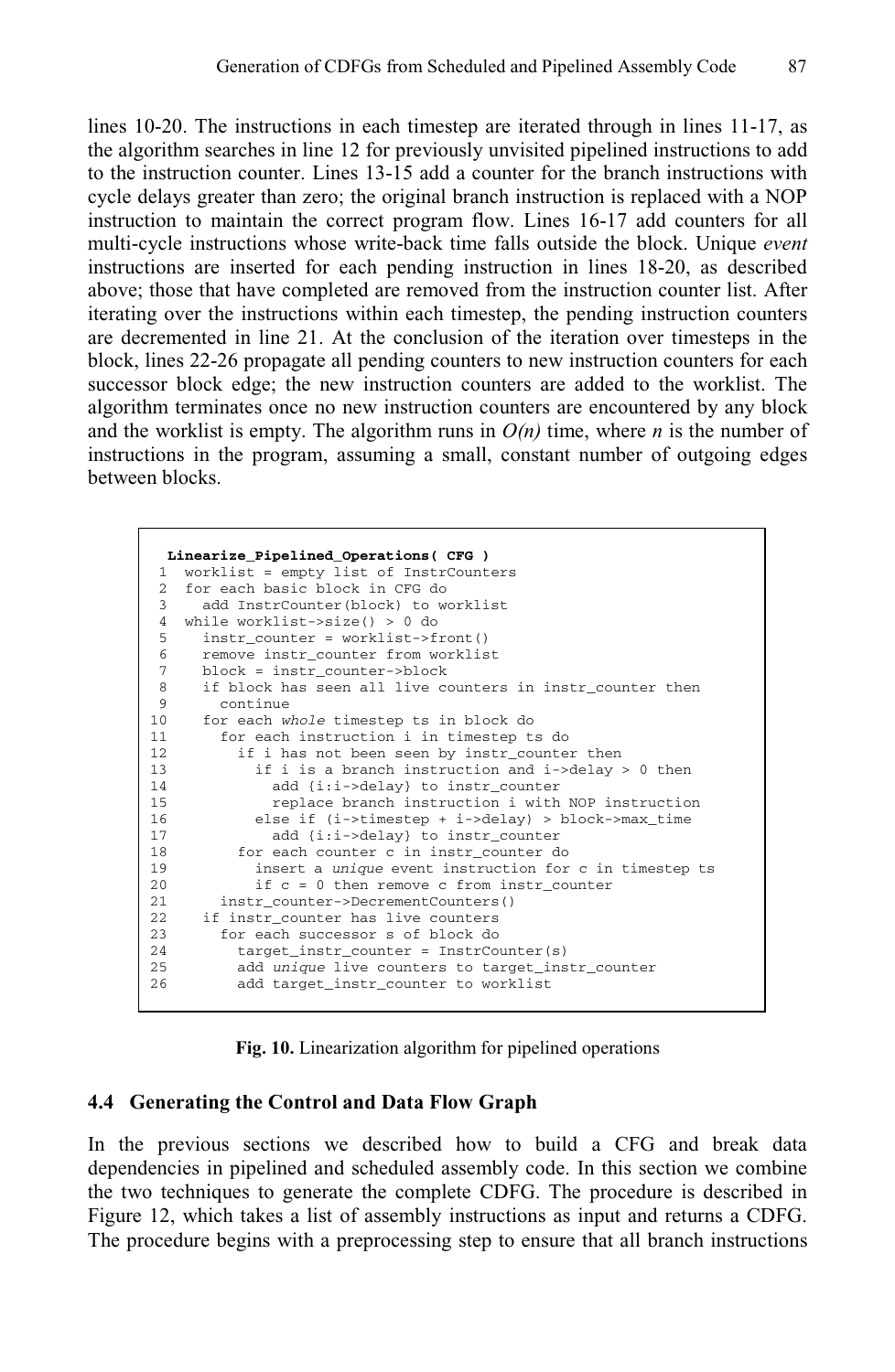in the program are predicated as described in the previous section. The algorithm constructs the CFG using Cooper's algorithm, and then linearizes the pipelined operations as described above. The data flow graph is then generated from the newly serialized instructions, based on the data dependency analysis technique described in Section 3. The procedure concludes by implementing single static-variable assignment (SSA) [13], which is a method of breaking data dependencies by ensuring that every assignment in the CDFG has a unique variable name.

Traditionally, a *Φ-function* is used in SSA to join multiple assignments to a variable, stemming from different paths in the CFG. The number of arguments to the *Φ-function* is equal to the number of definitions of the variable from each point in the CFG. This method often causes a significant bottleneck when handling numerous data paths. Interestingly, once the pipelined operations in the CDFG have been linearized, the *Φ-function* becomes superfluous, as only the latest definition of a variable will reach the end of the block and propagate through the control flow. Those instructions with multi-cycle delays that originally crossed basic block boundaries have since been serialized into multiple single-cycle instructions. As a result, the latest definition of each SSA variable may be assigned back to its original variable name at the end of the block, thus eliminating the need for the *Φ-function*. Optimizations, such as copy propagation and dead-code elimination [13], will remove extraneous assignment operations created by this process.

| Generate CDFG( instr list)                    |
|-----------------------------------------------|
| 1 Predicate Pipelined Instrs (CFG)            |
| 2 CFG = Generate Ctrl Flow Graph( instr list) |
| 3 Linearize Pipelined Operations (CFG )       |
| 4 CDFG = Generate Data Flow Graph (CFG)       |
| 5 Generate SSA(CDFG)                          |
| 6 return CDFG                                 |

**Fig. 11.** Procedure for generating a CDFG

## **5 Experimental Results**

The correctness of the methodology presented in this paper was verified using the FREEDOM compiler [11,19] on 8 highly pipelined benchmarks in the Texas Instruments C6000 DSP assembly language. The FREEDOM compiler generated CDFGs and RTL code targeting the Xilinx Virtex II FPGA. Each benchmark was simulated using Mentor Graphic's ModelSim to verify bit-true accuracy and obtain cycle counts.

There has been little work reported on translating highly pipelined software binaries to RTL code for FPGAs. This makes comparison with other approaches difficult. However, it is interesting to consider the impact and effectiveness of this algorithm in a high-level synthesis tool. Table 1 shows comparisons in cycle counts for the TI C6000 DSP and the Virtex II FPGA, generated by the FREEDOM compiler. Also shown is the number of pipelined operations in each benchmark and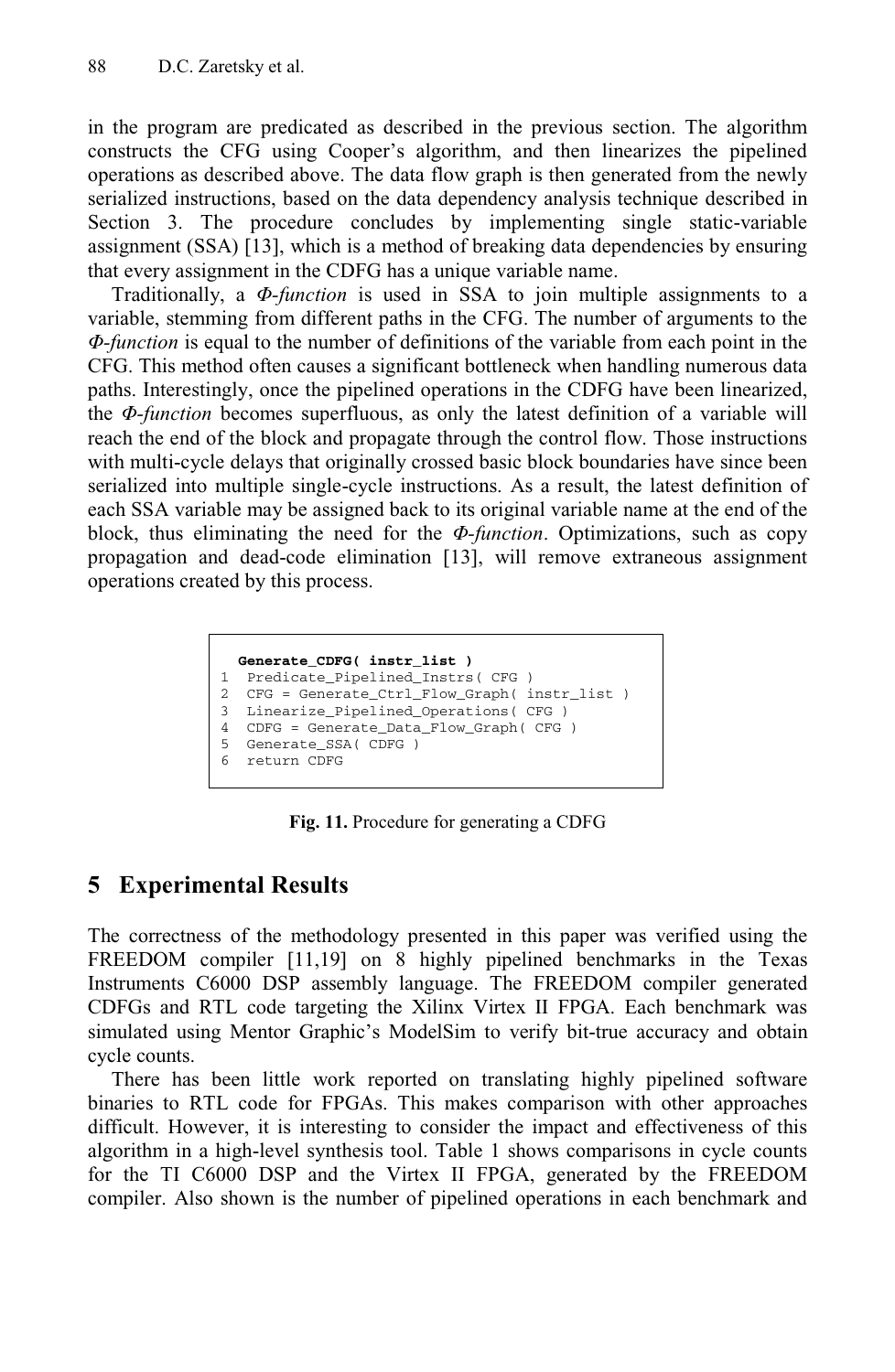the number of instructions inserted during the linearization process to demonstrate the impact on code size when using this approach.

Results indicate the FREEDOM compiler successfully generated the correct CDFGs from the pipelined assembly code, allowing complex optimizations and scheduling to significantly reduce clock cycles in the FPGA design. On average, approximately 9 instructions were added for each pipelined operation and there was a 27% increase in code size during the linearization process. *Please note that these values reflect the size of the design before CDFG optimizations, which will further reduce implementation complexity. A detailed evaluation of the performance and optimizations of the FREEDOM compiler has been presented in other work [11,19].*

|                     |                   |                    | # Pipelined         | # Added             |  |
|---------------------|-------------------|--------------------|---------------------|---------------------|--|
| <b>Benchmark</b>    | <b>DSP Cycles</b> | <b>FPGA Cycles</b> | <b>Instructions</b> | <b>Instructions</b> |  |
| memmove             | 125747            | 2516               | 33                  | (24.7%)<br>352      |  |
| memcpy              | 69615             | 2004               | 14                  | (52.3%)<br>136      |  |
| divi                | 282301            | 16127              | 17                  | (27.3%)<br>141      |  |
| mpyd                | 1329176           | 39669              | 26                  | $(14.0\%)$<br>269   |  |
| remi                | 260148            | 16888              | 13                  | (34.6%)<br>130      |  |
| dsp_fir_gen         | 30851             | 685                | 49                  | (43.1%)<br>683      |  |
| Ims filter          | 33537580          | 773288             | 147                 | (13.7%)<br>967      |  |
| noise_canceller fir | 8239397           | 163778             | 21                  | 5.3%<br>105         |  |

**Table 1.** Experimental results on pipelined benchmarks using the FREEDOM compiler

## **6 Conclusions**

This paper presents a methodology for correctly representing the data dependencies and data propagation when generating CDFGs from highly pipelined and scheduled assembly code. This process consists of three stages: generating a control flow graph, linearizing the assembly code, and generating the data flow graph. We use a known method for generating the control flow graph from scheduled assembly code and describe further techniques for handling more complex architectures that employ parallel instruction sets and dynamic branching. We present a linearization process, in which pipelined structures are serialized into linear assembly. This allows for proper data dependency analysis when generating the data flow graph.

The work was verified in the FREEDOM compiler on 8 highly pipelined software binaries for the TI C6000 DSP, targeting the Xilinx Virtex II FPGA. Results indicate that data dependencies were correctly identified, enabling the compiler to perform complex optimizations and scheduling to reduce clock cycles in the designs.

## **References**

- 1. Amme W, Braun P, Thomasset F, and Zehendner E (2000) Data Dependence Analysis of Assembly Code. International Journal of Parallel Programming, vol. 28, issue 5.
- 2. Banerjee U (1988) Dependence Analysis for Supercomputers. Kluwer Academic Publishers, Norwell, MA.